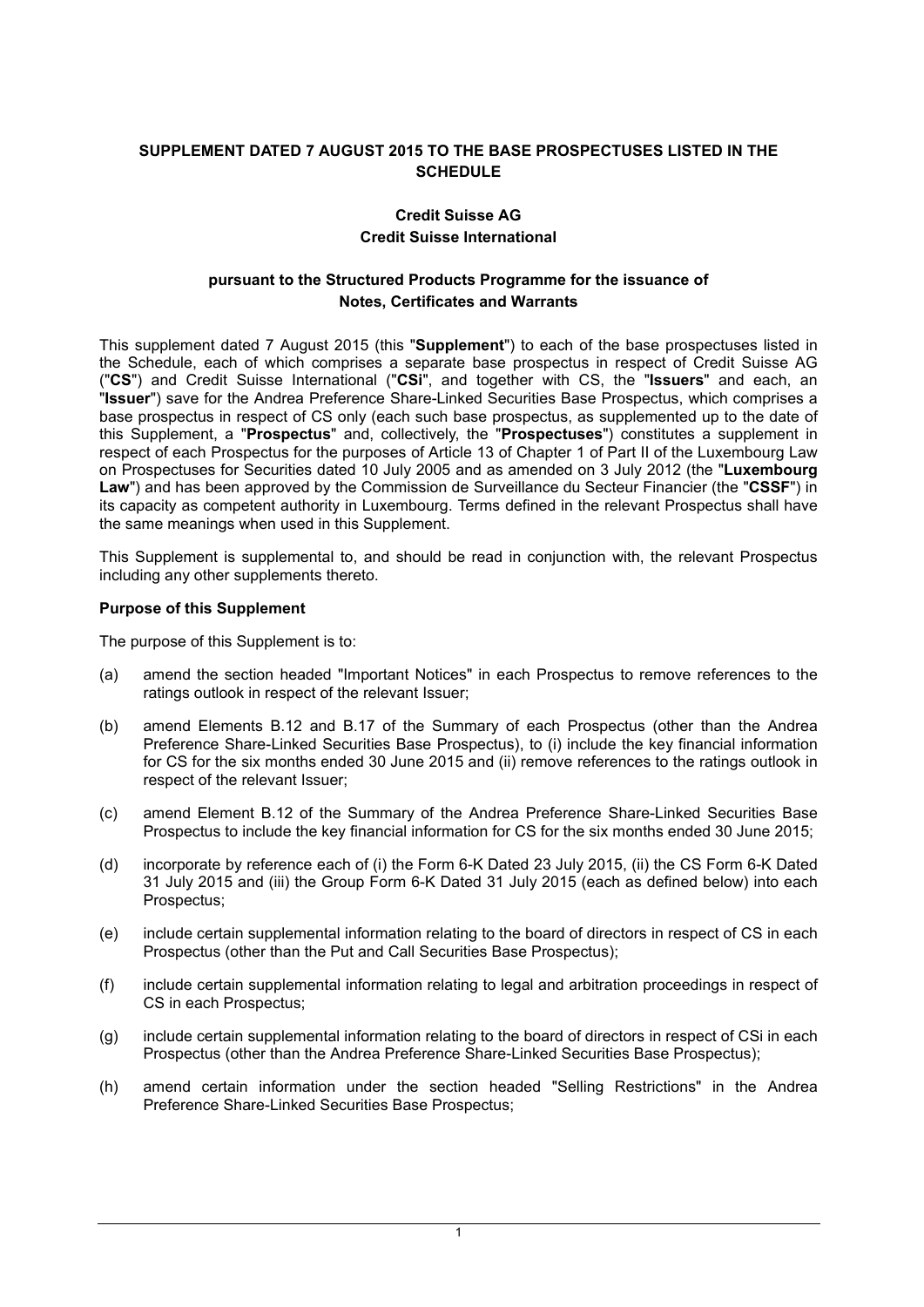- (i) amend certain information in respect of CS in the section headed "General Information" in each Prospectus; and
- (j) amend certain information in respect of CSi in the section headed "General Information" in each Prospectus (other than the Andrea Preference Share-Linked Securities Base Prospectus).

# **1.** *Amendments to the section headed "Important Notices" in each Prospectus*

(a) The section headed "Important Notices" of each Prospectus (other than the Andrea Preference Share-Linked Securities Base Prospectus) (each as supplemented up to the Supplement dated 10 June 2015) shall be amended by deleting the last 5 paragraphs under the heading "Ratings" on pages 7 to 8 of each Prospectus (other than the Andrea Preference Share-Linked Securities Base Prospectus) (each as supplemented up to the Supplement dated 10 June 2015) and replacing them with the following paragraphs:

"CS has been issued a senior unsecured long-term debt rating of "A" by Standard & Poor's, a senior long-term debt rating of "A" by Fitch and a senior long-term debt rating of "A1" by Moody's Inc. CSi has been assigned senior unsecured long-term debt ratings of "A" by Standard & Poor's, "A" by Fitch and "A1" by Moody's Inc.

## *Explanation of ratings as of the date of this document*:

"*A*" *by Standard's & Poor's*: An obligor rated "A" has strong capacity to meet its financial commitments but is somewhat more susceptible to the adverse effects of changes in circumstances and economic conditions than obligors in higher-rated categories.

"*A*" *by Fitch*: An "A" rating denotes expectations of low default risk. The capacity for payment of financial commitments is considered strong. This capacity may, nevertheless, be more vulnerable to adverse business or economic conditions than is the case for higher ratings.

"*A1*" *by Moody's Inc*.: Obligations rated "A" are judged to be upper-medium grade and are subject to low credit risk; the modifier "1" indicates that the obligation ranks in the higher end of its generic rating category."; and

(b) The section headed "Important Notices" of the Andrea Preference Share-Linked Securities Base Prospectus shall be amended by deleting the last 5 paragraphs under the heading "Ratings" on page 5 of the Andrea Preference Share-Linked Securities Base Prospectus, and replacing them with the following paragraph:

"CS has been issued a senior unsecured long-term debt rating of "A" by Standard & Poor's, a senior long-term debt rating of "A" by Fitch and a senior long-term debt rating of "A1" by Moody's Inc.

## *Explanation of ratings as of the date of this document*:

"*A*" *by Standard's & Poor's*: An obligor rated "A" has strong capacity to meet its financial commitments but is somewhat more susceptible to the adverse effects of changes in circumstances and economic conditions than obligors in higher-rated categories.

"*A*" *by Fitch*: An "A" rating denotes expectations of low default risk. The capacity for payment of financial commitments is considered strong. This capacity may, nevertheless, be more vulnerable to adverse business or economic conditions than is the case for higher ratings.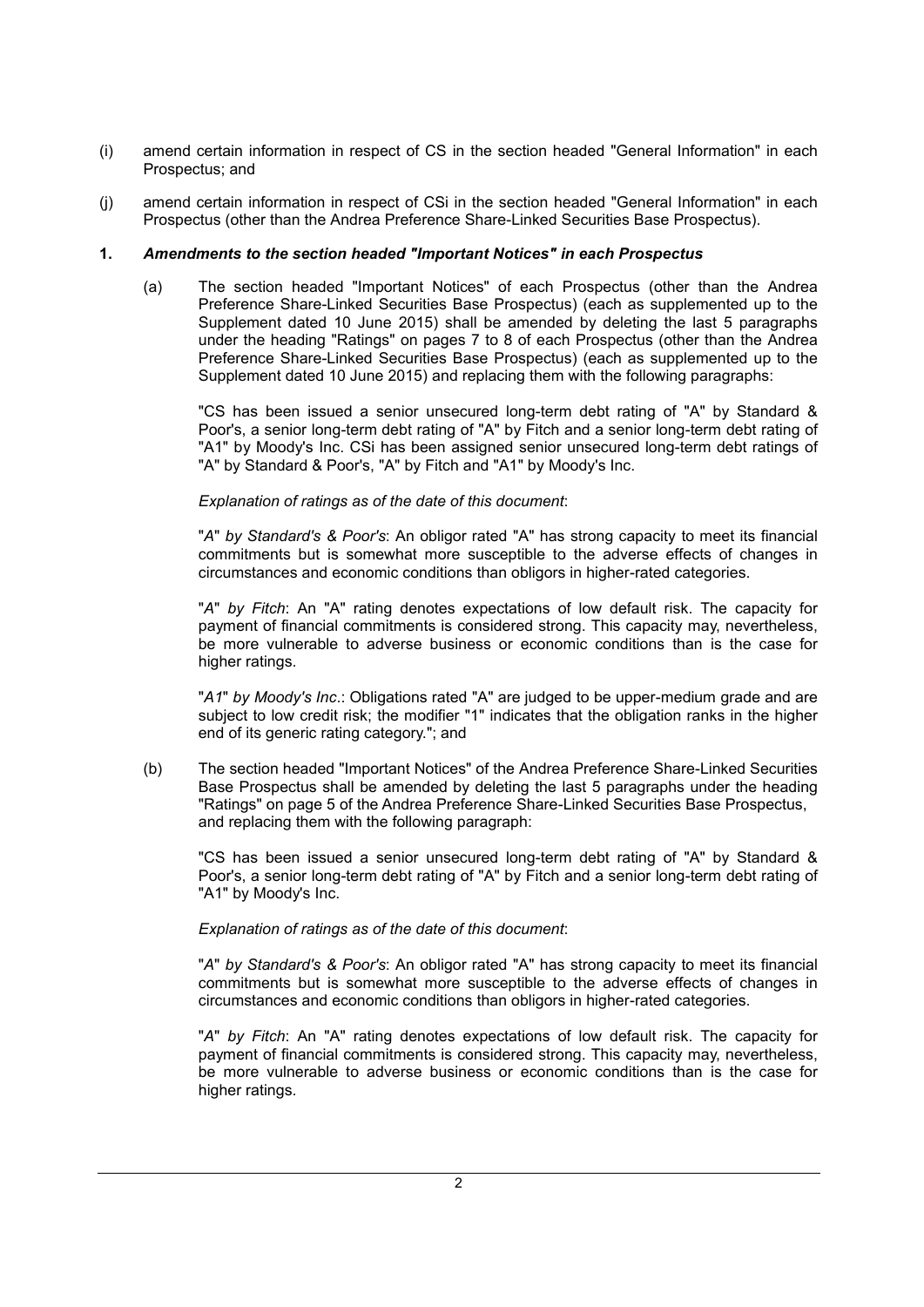"*A1*" *by Moody's Inc.*: Obligations rated "A" are judged to be upper-medium grade and are subject to low credit risk; the modifier "1" indicates that the obligation ranks in the higher end of its generic rating category."

#### **2.** *Amendments to the Summary of each Prospectus (other than the Andrea Preference Share-Linked Securities Base Prospectus)*

The Summary of each Prospectus (other than the Andrea Preference Share-Linked Securities Base Prospectus) shall be amended by:

(a) deleting Element B.12 on (i) pages 11 to 12 of the Put and Call Securities Base Prospectus, (ii) pages 11 to 12 of the Reverse Convertible and Worst of Reverse Convertible Securities Base Prospectus (as supplemented up to the Supplement dated 10 June 2015), and (iii) pages 10 to 12 of the Bonus and Participation Securities Base Prospectus (as supplemented up to the Supplement dated 10 June 2015) and replacing it with the following:

| <b>B.12</b>                       | <b>Selected key</b><br>financial | [Insert the following if the Issuer is CS] |                                         |                           |  |
|-----------------------------------|----------------------------------|--------------------------------------------|-----------------------------------------|---------------------------|--|
|                                   | information; no<br>material      | $\mathbf{c}\mathbf{s}$                     |                                         |                           |  |
| adverse change<br>and description |                                  | In CHF million                             | Year ended 31 December                  |                           |  |
|                                   | of significant<br>change in      |                                            | 2014                                    | 2013                      |  |
| financial<br>position of the      |                                  | Selected income statement<br>data          |                                         |                           |  |
|                                   | Issuer:                          | Net Revenue                                | 25,589                                  | 25,314                    |  |
|                                   |                                  | Total operating expenses                   | 22,503                                  | 21,567                    |  |
|                                   |                                  | Net income                                 | 1,764                                   | 2,629                     |  |
|                                   |                                  | Selected balance sheet data                |                                         |                           |  |
|                                   |                                  | <b>Total assets</b>                        | 904,849                                 | 854,429                   |  |
|                                   |                                  | <b>Total liabilities</b>                   | 860,208                                 | 810,797                   |  |
|                                   |                                  | <b>Total equity</b>                        | 44,641                                  | 43,632                    |  |
|                                   |                                  | In CHF million                             | Six months ended 30 June<br>(unaudited) |                           |  |
|                                   |                                  |                                            | 2015                                    | 2014                      |  |
|                                   |                                  | Selected income statement<br>data          |                                         |                           |  |
|                                   |                                  | Net Revenue                                | 13,345                                  | 13,017                    |  |
|                                   |                                  | Total operating expenses                   | 10,358                                  | 11,900                    |  |
|                                   |                                  | Net income                                 | 1,917                                   | 305                       |  |
|                                   |                                  | Selected balance sheet data                | Six<br>months<br>30<br>ended            | Year ended<br>31 December |  |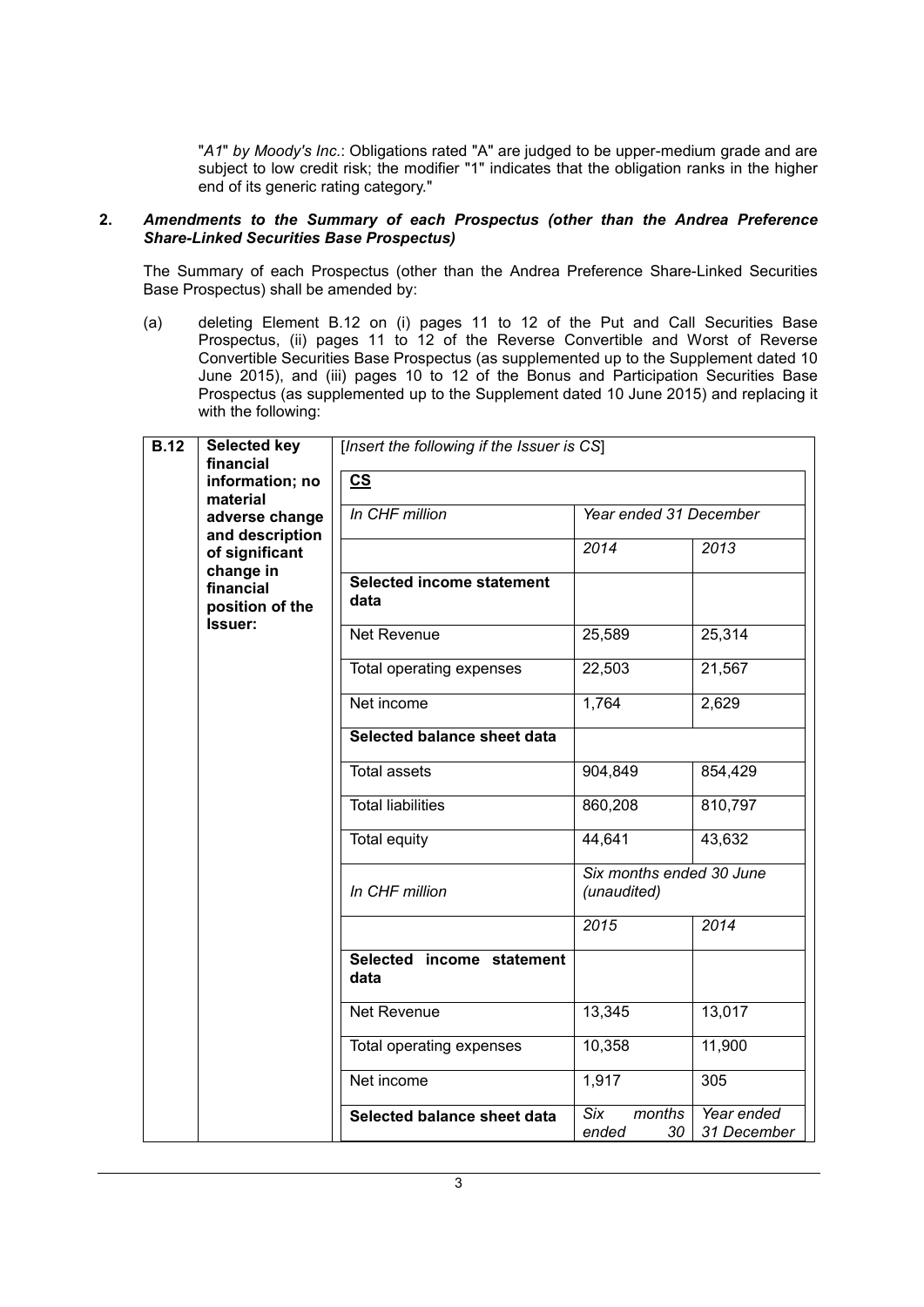|                                                                                                                                                               | 2015<br>June<br>(unaudited) | 2014     |  |
|---------------------------------------------------------------------------------------------------------------------------------------------------------------|-----------------------------|----------|--|
| <b>Total assets</b>                                                                                                                                           | 862,499                     | 904,849  |  |
| <b>Total liabilities</b>                                                                                                                                      |                             | 860,208  |  |
| <b>Total equity</b>                                                                                                                                           | 42,841                      | 44,641   |  |
| [Insert the following if the Issuer is CSi]                                                                                                                   |                             |          |  |
| CSi*                                                                                                                                                          |                             |          |  |
| In USD million                                                                                                                                                | Year ended 31 December      |          |  |
|                                                                                                                                                               | 2014                        | 2013     |  |
| <b>Selected consolidated</b><br>income statement data                                                                                                         |                             |          |  |
| Net Revenue                                                                                                                                                   | 1,144                       | 1,654    |  |
| Total operating expenses                                                                                                                                      | (1, 551)                    | (1, 713) |  |
| Loss before taxes                                                                                                                                             | (407)                       | (59)     |  |
| Net loss                                                                                                                                                      | (995)                       | (539)    |  |
| <b>Selected consolidated</b><br>balance sheet data                                                                                                            |                             |          |  |
| <b>Total assets</b>                                                                                                                                           | 548,137                     | 515,733  |  |
| <b>Total liabilities</b>                                                                                                                                      | 524,108                     | 490,705  |  |
| Total shareholders' equity                                                                                                                                    | 24,029                      | 25,028   |  |
| *This key financial information<br>is for CSi and its subsidiaries                                                                                            |                             |          |  |
| <b>Insert for CS only:</b>                                                                                                                                    |                             |          |  |
| There has been no material adverse change in the prospects of the<br>Issuer and its consolidated subsidiaries since 31 December 2014.                         |                             |          |  |
| Not applicable; there has been no significant change in the financial<br>position of the Issuer and its consolidated subsidiaries since 30<br>June 2015.]     |                             |          |  |
| [Insert for CSi only:                                                                                                                                         |                             |          |  |
| There has been no material adverse change in the prospects of the<br>Issuer and its consolidated subsidiaries since 31 December 2014.                         |                             |          |  |
| Not applicable; there has been no significant change in the financial<br>position of the Issuer and its consolidated subsidiaries since 31<br>December 2014.] |                             |          |  |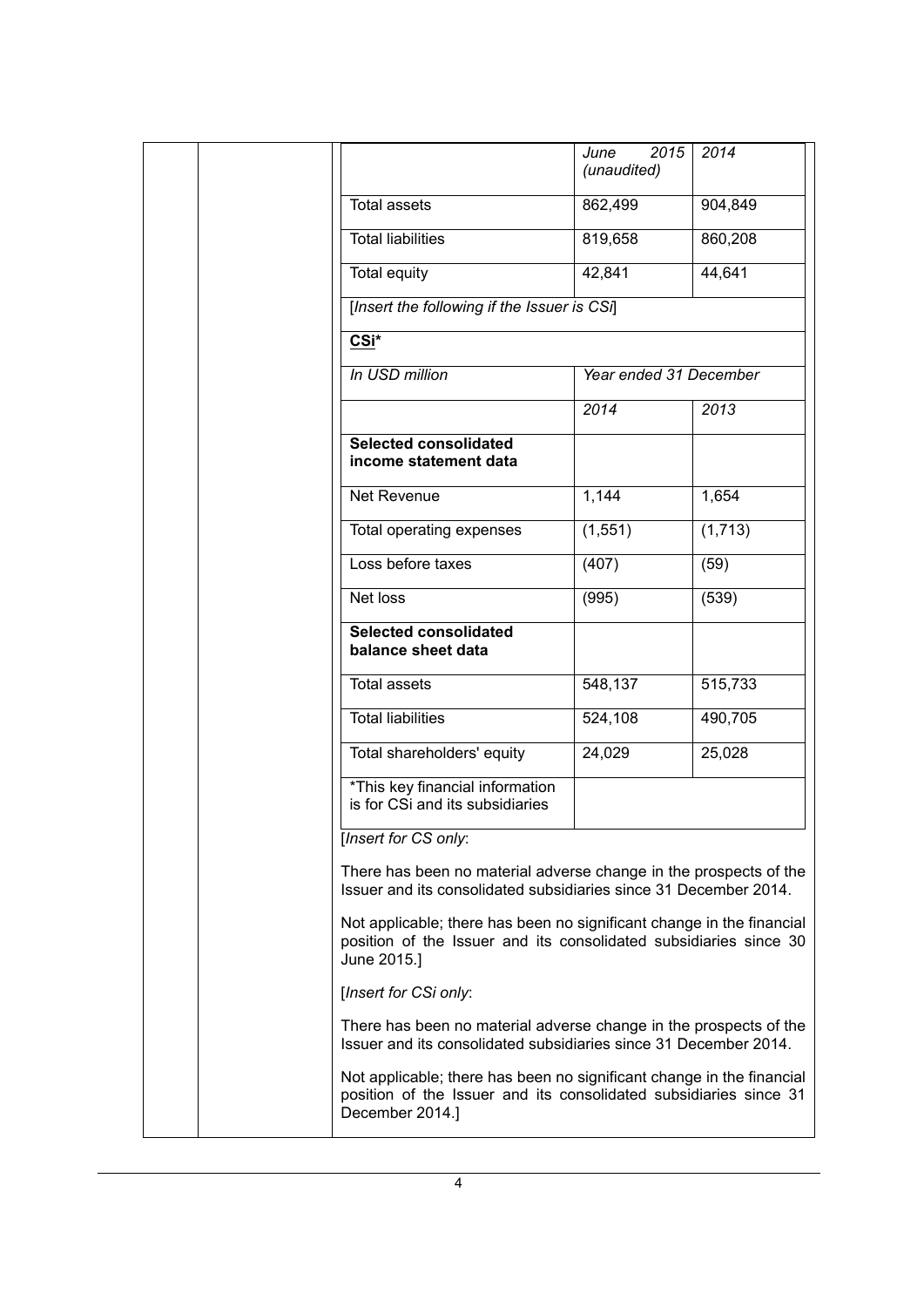(b) deleting the second and third paragraphs in Element B.17 on (i) page 13 of the Put and Call Securities Base Prospectus, (ii) page 12 of the Reverse Convertible and Worst of Reverse Convertible Securities Base Prospectus (as supplemented up to the Supplement dated 10 June 2015), and (iii) page 12 of the Bonus and Participation Securities Base Prospectus (as supplemented up to the Supplement dated 10 June 2015) and replacing them with the following:

"[CS has been issued a senior unsecured long-term debt rating of "A" by Standard & Poor's, a senior long-term debt rating of "A" by Fitch and a senior long-term debt rating of "A1" by Moody's Inc.]

[CSi has been assigned senior unsecured long-term debt ratings of "A" by Standard & Poor's, "A" by Fitch and "A1" by Moody's Inc .]".

#### **3.** *Amendment to the Summary of the Andrea Preference Share-Linked Securities Base Prospectus*

Element B.12 of the Summary on pages 8 to 9 of the Andrea Preference Share-Linked Securities Base Prospectus (as supplemented up to the Supplement dated 10 June 2015) shall be deleted and replaced with the following:

| <b>B.12</b>                 | <b>Selected key</b><br>financial            | $\underline{\mathbf{c}}$                 |                                         |         |
|-----------------------------|---------------------------------------------|------------------------------------------|-----------------------------------------|---------|
| information; no<br>material |                                             | In CHF million                           | Year ended 31 December                  |         |
|                             | adverse change<br>and description           |                                          | 2014                                    | 2013    |
|                             | of significant<br>change in<br>financial or | <b>Selected income statement</b><br>data |                                         |         |
|                             | trading position<br>of the Issuer:          | Net Revenue                              | 25,589                                  | 25,314  |
|                             |                                             | Total operating expenses                 | 22,503                                  | 21,567  |
|                             |                                             | Net income                               | 1,764                                   | 2,629   |
|                             |                                             | Selected balance sheet data              |                                         |         |
|                             |                                             | <b>Total assets</b>                      | 904,849                                 | 854,429 |
|                             |                                             | <b>Total liabilities</b>                 | 860,208                                 | 810,797 |
|                             |                                             | <b>Total equity</b>                      | 44,641                                  | 43,632  |
|                             |                                             | In CHF million                           | Six months ended 30 June<br>(unaudited) |         |
|                             |                                             |                                          | 2015                                    | 2014    |
|                             |                                             | Selected income statement<br>data        |                                         |         |
|                             |                                             | Net Revenue                              | 13,345                                  | 13,017  |
|                             |                                             | Total operating expenses                 | 10,358                                  | 11,900  |
|                             |                                             | Net income                               | 1,917                                   | 305     |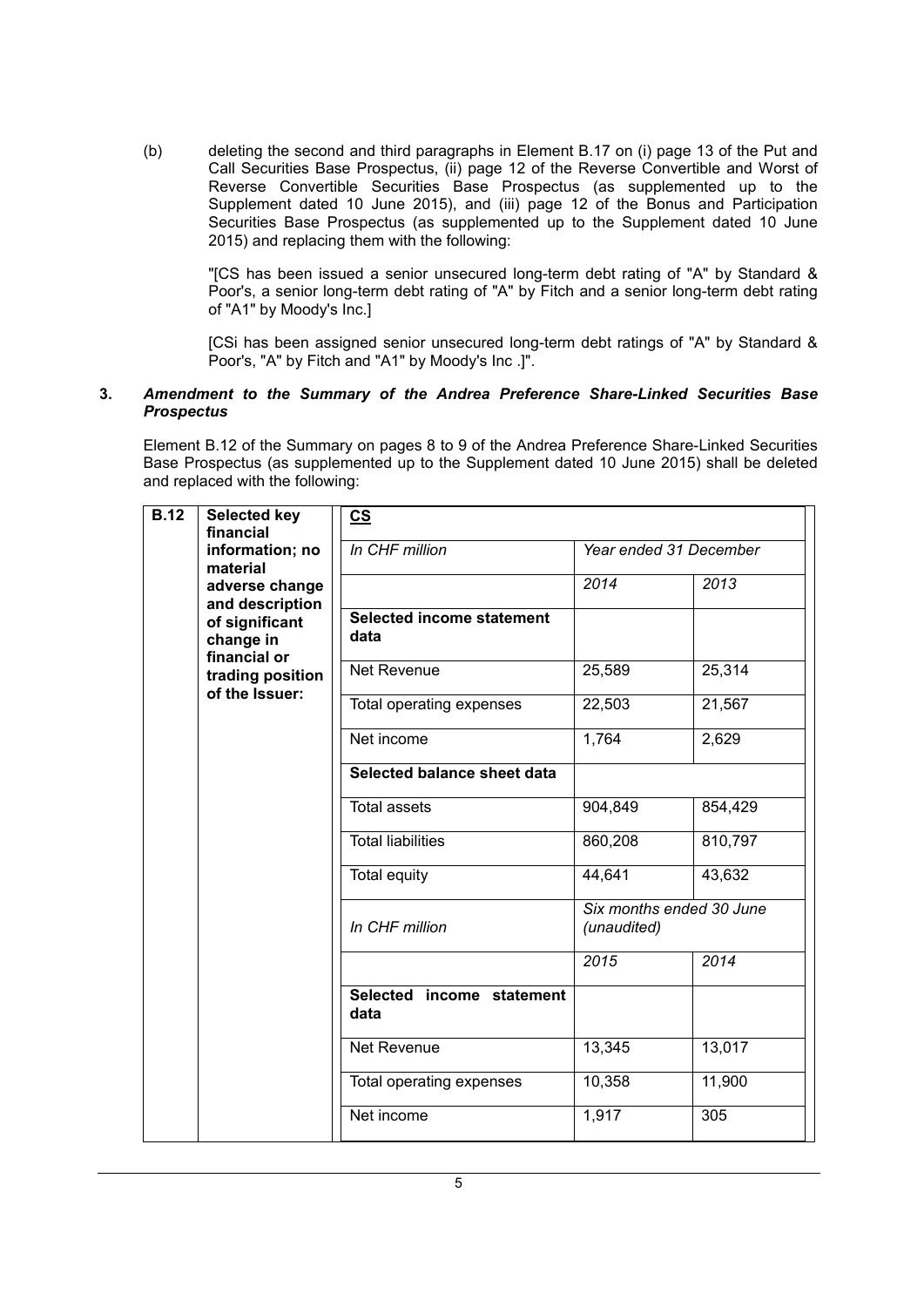|                                                                                                                                       | Selected balance sheet data                                                                                                                              | Six<br>months<br>30<br>ended<br>June 2015<br>(unaudited) | Year ended<br>31 December<br>2014 |
|---------------------------------------------------------------------------------------------------------------------------------------|----------------------------------------------------------------------------------------------------------------------------------------------------------|----------------------------------------------------------|-----------------------------------|
|                                                                                                                                       | Total assets                                                                                                                                             | 862,499                                                  | 904.849                           |
|                                                                                                                                       | <b>Total liabilities</b>                                                                                                                                 | 819,658                                                  | 860.208                           |
|                                                                                                                                       | Total equity                                                                                                                                             | 42.841                                                   | 44.641                            |
| There has been no material adverse change in the prospects of the<br>Issuer and its consolidated subsidiaries since 31 December 2014. |                                                                                                                                                          |                                                          |                                   |
|                                                                                                                                       | Not applicable; there has been no significant change in the financial<br>position of the Issuer and its consolidated subsidiaries since 30<br>June 2015. |                                                          |                                   |

# **4.** *Incorporation of information by reference in each Prospectus*

This Supplement incorporates by reference into each Prospectus:

- (a) the Form 6-K of CS filed with the United States Securities and Exchange Commission ("**SEC**") on 23 July 2015 (the "**Form 6-K Dated 23 July 2015**"), which includes as an exhibit the Credit Suisse Earnings Release 2Q15, within which there is unaudited information for Credit Suisse Group AG for the three months ended 30 June 2015;
- (b) the Form 6-K of CS filed with the SEC on 31 July 2015 (the "**CS Form 6-K Dated 31 July 2015**"), which includes as exhibits, among other things, (i) the Credit Suisse Financial Report 2Q15, within which there is unaudited information for Credit Suisse Group AG for the three months ended 30 June 2015, and (ii) the Credit Suisse (Bank) Financial Statements 6M15, within which there is unaudited information for CS for the six months ended 30 June 2015;
- (c) the Form 6-K of Credit Suisse Group AG (the "**Group**") filed with the SEC on 31 July 2015 (the "**Group Form 6-K Dated 31 July 2015**"), which contains the 2015 six-month financial information relating to Credit Suisse Group AG, within which there is a discussion of Credit Suisse Group AG's core results for the six months ended 30 June 2015 compared to the six months ended 30 June 2014.

The table below sets out the relevant page references for the information incorporated by reference (i) in respect of CS, in each Prospectus, and (ii) in respect of CSi, in each Prospectus (other than the Andrea Preference Share-Linked Securities Base Prospectus):

| <b>Section</b><br><b>Number</b> | <b>Section Heading</b> | <b>Sub-heading</b>          | Page(s)<br>of the<br><b>PDF</b> file |
|---------------------------------|------------------------|-----------------------------|--------------------------------------|
|                                 |                        | Form 6-K Dated 23 July 2015 |                                      |
|                                 | Form 6-K               | Cover page                  |                                      |
|                                 |                        | Introduction                | $\overline{2}$                       |
|                                 |                        | Selected financial data     | $3 - 4$                              |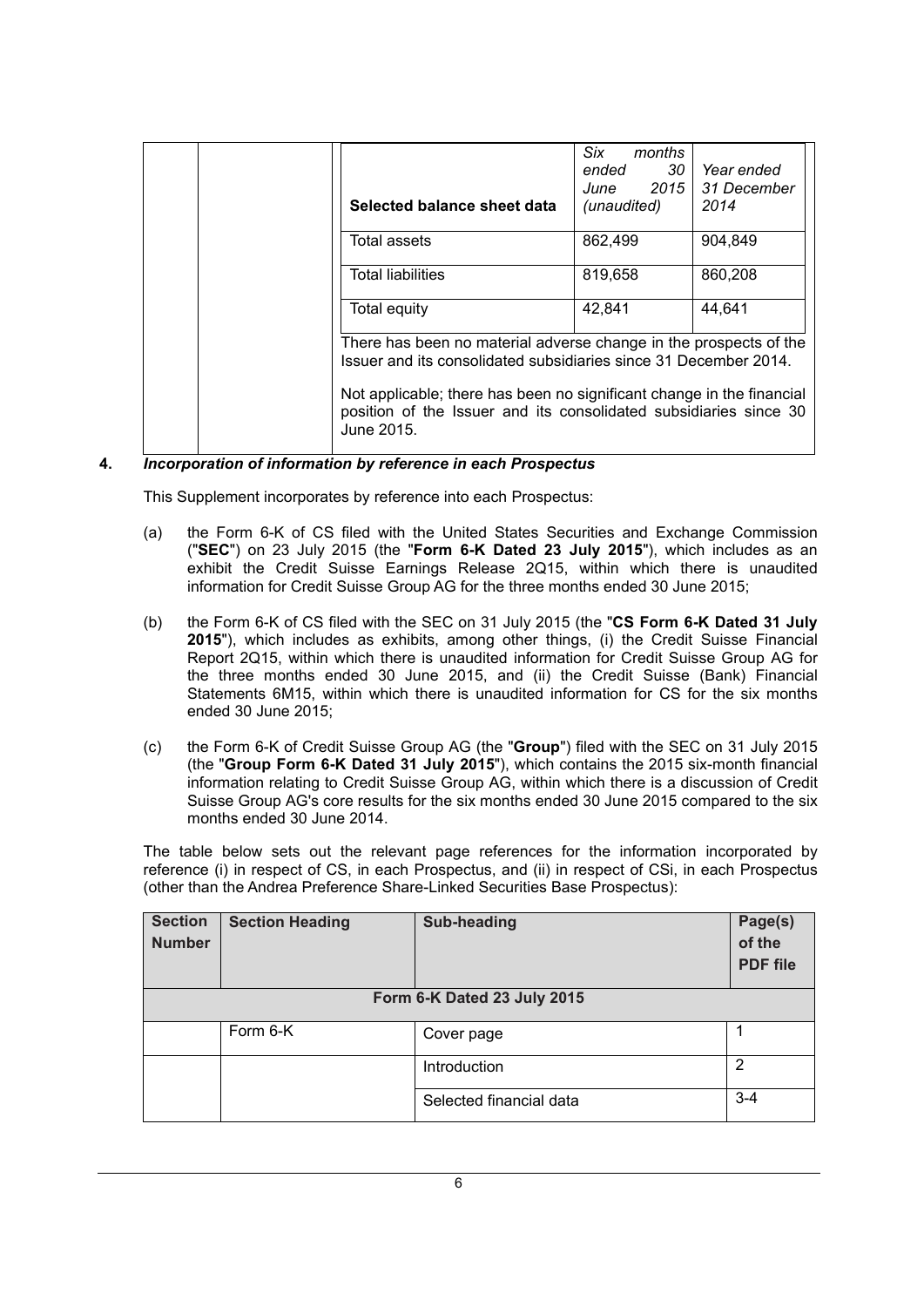|          | Operating and financial review and<br>prospects                                    | $5-6$          |  |  |  |
|----------|------------------------------------------------------------------------------------|----------------|--|--|--|
|          | <b>Exhibits</b>                                                                    | $\overline{7}$ |  |  |  |
|          | Signatures                                                                         | 8              |  |  |  |
|          | Exhibit to Form 6-K Dated 23 July 2015 (Earnings Release 2Q15)                     |                |  |  |  |
|          | Key metrics                                                                        | 10             |  |  |  |
|          | Core Results summary                                                               | $14 - 15$      |  |  |  |
|          | Private Banking & Wealth Management                                                | $16 - 22$      |  |  |  |
|          | <b>Investment Banking</b>                                                          | 23-26          |  |  |  |
|          | Corporate Center                                                                   | 27             |  |  |  |
|          | Balance sheet, shareholders' equity,<br>regulatory reporting and other information | 28-29          |  |  |  |
|          | Important information                                                              | 30             |  |  |  |
| Appendix | <b>Credit Suisse</b>                                                               | 31             |  |  |  |
|          | <b>Credit Suisse and Core Results</b>                                              | 32             |  |  |  |
|          | Credit Suisse reporting structure                                                  | 32             |  |  |  |
|          | <b>Core Results</b>                                                                | 33             |  |  |  |
|          | Core Results - strategic and non-strategic<br>results                              | 34             |  |  |  |
|          | Core Results - strategic results                                                   | 34             |  |  |  |
|          | Core Results - non-strategic results                                               | 35             |  |  |  |
|          | Core Results reporting by region                                                   | 35             |  |  |  |
|          | Private Banking & Wealth Management                                                | 36             |  |  |  |
|          | Private Banking & Wealth Management -<br>strategic and non-strategic results       | 37             |  |  |  |
|          | Private Banking & Wealth Management -<br>strategic results                         | 37             |  |  |  |
|          | Wealth Management Clients                                                          | 38             |  |  |  |
|          | Corporate & Institutional Clients                                                  | 39             |  |  |  |
|          | Asset Management                                                                   | 40             |  |  |  |
|          | Private Banking & Wealth Management -<br>non-strategic results                     | 40             |  |  |  |
|          | <b>Investment Banking</b>                                                          | 41             |  |  |  |
|          | Investment Banking- strategic and non-<br>strategic results                        | 42             |  |  |  |
|          | Investment Banking - strategic results                                             | 42             |  |  |  |
|          | Investment Banking - non-strategic results                                         | 43             |  |  |  |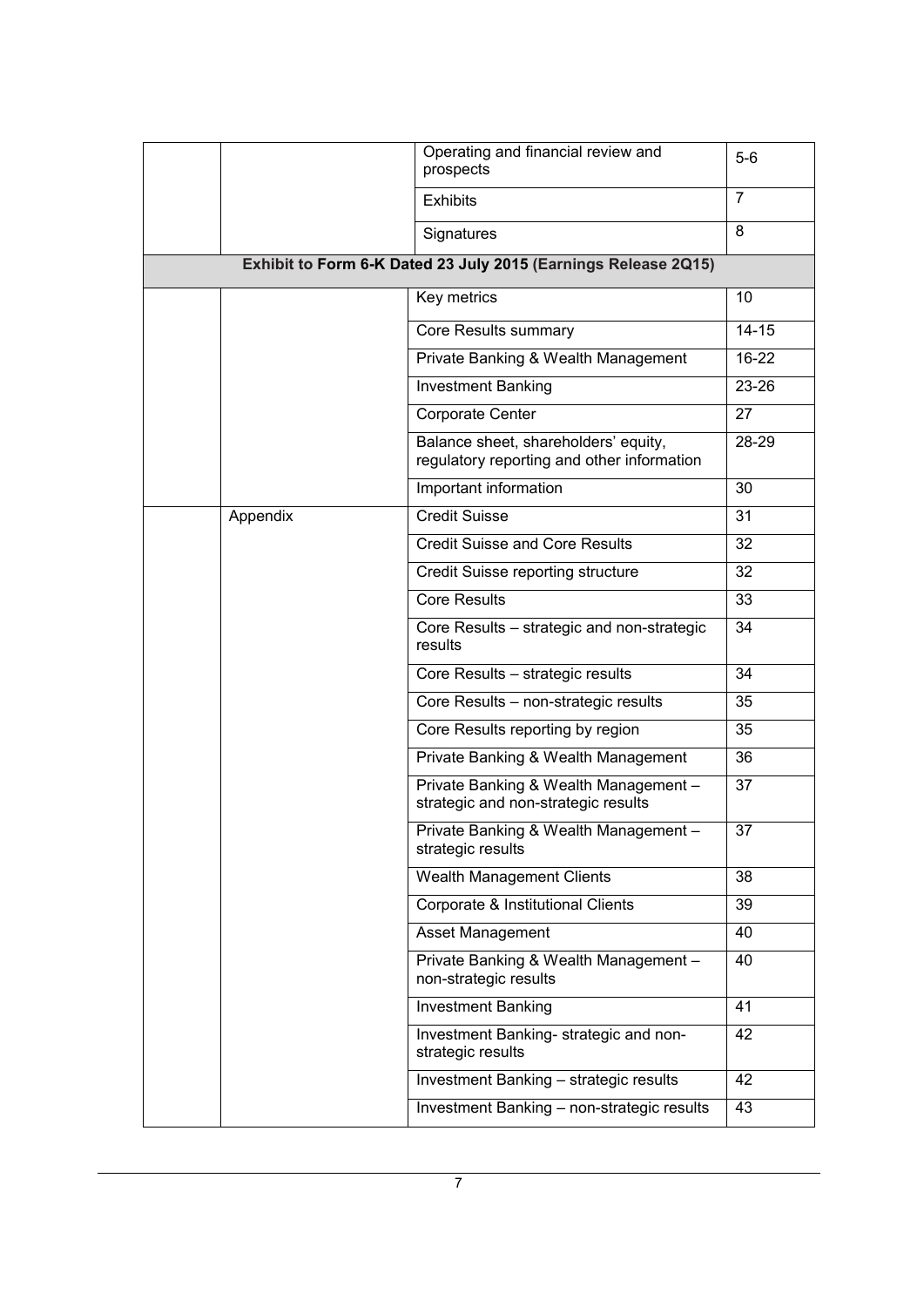|          | Corporate Center results                                                                                    | 43             |
|----------|-------------------------------------------------------------------------------------------------------------|----------------|
|          | Corporate Center- non-strategic results                                                                     | 44             |
|          | Impact from movements in own credit<br>spreads                                                              | 44             |
|          | Assets under management - Group                                                                             | 45             |
|          | Net new assets - Group                                                                                      | 45             |
|          | BIS capital metrics - Group                                                                                 | 46             |
|          | Eligible capital - Group                                                                                    | 46             |
|          | CET1 Capital movement - Group                                                                               | 47             |
|          | Risk-weighted assets - Group                                                                                | 47             |
|          | Risk-weighted asset movement by risk type<br>– Group                                                        | 47             |
|          | BIS leverage metrics - Group                                                                                | 48             |
|          | Swiss capital metrics - Group                                                                               | 48             |
|          | Swiss leverage metrics - Group                                                                              | 48             |
|          | One-day, 98% risk management VaR<br>(CHF)                                                                   | 49             |
|          | Consolidated statements of operations                                                                       | 50             |
|          | Consolidated balance sheets                                                                                 | 51             |
|          | Consolidated statements of changes in<br>equity                                                             | 52             |
|          | Earnings per share                                                                                          | 53             |
|          | Relationship between total shareholders'<br>equity, tangible shareholders' equity and<br>regulatory capital | 54             |
|          | Cautionary statement regarding forward<br>looking information                                               | 55             |
|          | CS Form 6-K Dated 31 July 2015                                                                              |                |
| Form 6-K | Cover page                                                                                                  | 1              |
|          | Introduction                                                                                                | $\overline{2}$ |
|          | Forward-looking statements                                                                                  | $\overline{2}$ |
|          | Condensed consolidated financial statements                                                                 | 3              |
|          | Operating and financial review and prospects                                                                | 4              |
|          | <b>Exhibits</b>                                                                                             | 5              |
|          | Signatures                                                                                                  | 6              |
|          | First Exhibit to the CS Form 6-K Dated 31 July 2015 (Ratio of earnings to fixed charges)                    |                |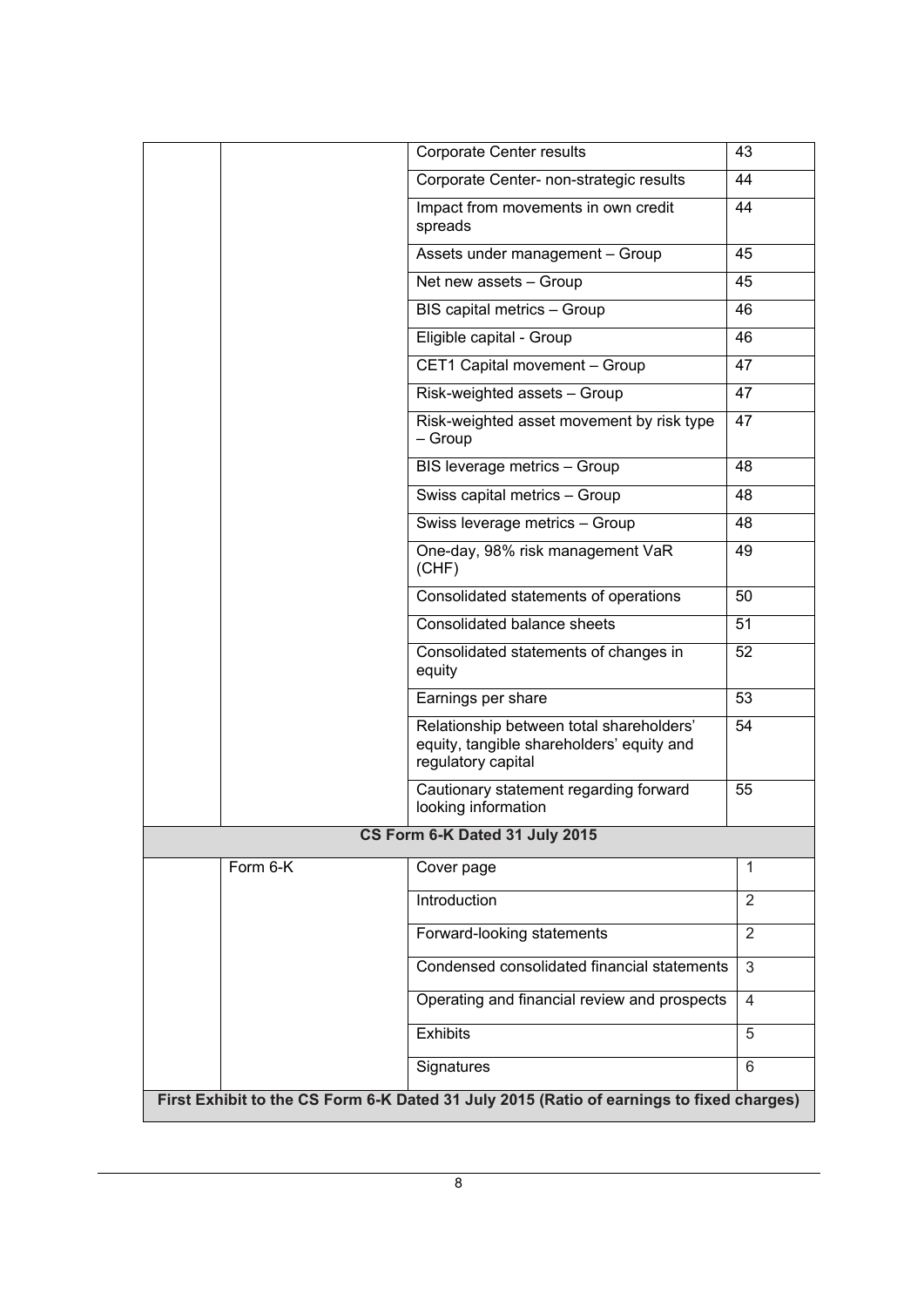|              |                                                                 | Ratio of earnings to fixed charges - Bank                                                                           | 7         |
|--------------|-----------------------------------------------------------------|---------------------------------------------------------------------------------------------------------------------|-----------|
|              |                                                                 | Third Exhibit to the CS Form 6-K Dated 31 July 2015 (Financial Report 2Q15)                                         |           |
|              |                                                                 | Key metrics                                                                                                         | 10        |
|              |                                                                 | Credit Suisse at a glance                                                                                           | 14        |
|              |                                                                 | Table of contents                                                                                                   | 15        |
|              | <b>Credit Suisse results</b>                                    | Operating environment                                                                                               | 18-20     |
|              |                                                                 | <b>Credit Suisse</b>                                                                                                | $21 - 25$ |
|              |                                                                 | <b>Core Results</b>                                                                                                 | 26-32     |
|              |                                                                 | Private Banking & Wealth Management                                                                                 | 33-44     |
|              |                                                                 | <b>Investment Banking</b>                                                                                           | 45-50     |
|              |                                                                 | Corporate Center                                                                                                    | $51 - 52$ |
|              |                                                                 | Assets under management                                                                                             | 53-56     |
| $\mathbf{I}$ | Treasury, risk, balance<br>sheet and off-balance                | Liquidity and funding management                                                                                    | 58-61     |
|              | sheet                                                           | Capital management                                                                                                  | 62-77     |
|              |                                                                 | Risk management                                                                                                     | 78-88     |
|              |                                                                 | Balance sheet and off-balance sheet                                                                                 | 89-90     |
| Ш            | Condensed<br>consolidated financial<br>statements $-$ unaudited | Report of the Independent Registered Public<br><b>Accounting Firm</b>                                               | 93        |
|              |                                                                 | Condensed consolidated financial statements<br>- unaudited                                                          | 95-102    |
|              |                                                                 | (Includes the consolidated balance sheet,<br>income statement and cash-flow statement of<br>Credit Suisse Group AG) |           |
|              |                                                                 | Notes to the condensed consolidated<br>financial statements $-$ unaudited, including,<br>under Note 30:             | 103-183   |
|              |                                                                 | Certain consolidated income<br>statement and balance sheet<br>information of Credit Suisse AG                       | 175-183   |
|              |                                                                 | <b>List of Abbreviations</b>                                                                                        | 184       |
|              |                                                                 | Financial calendar and contacts                                                                                     | 186       |
|              |                                                                 | Cautionary statement regarding forward-<br>looking information                                                      | 187       |
|              |                                                                 | Fourth Exhibit to the CS Form 6-K Dated 31 July 2015 (Credit Suisse (Bank) Financial<br><b>Statements 6M15)</b>     |           |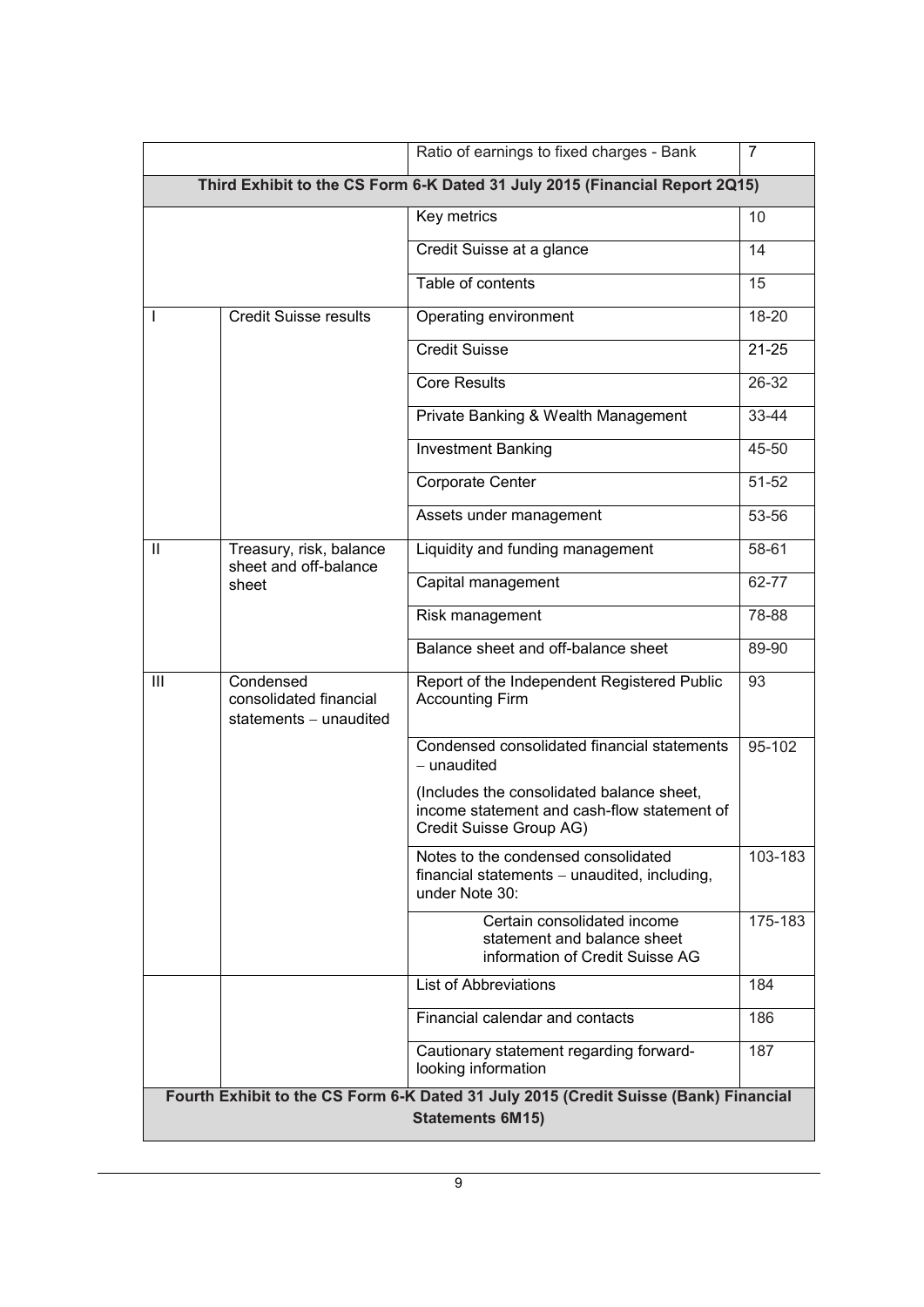|                                                                                                | Table of contents to Credit Suisse (Bank)<br><b>Financial Statements 6M15</b>      | 190            |  |
|------------------------------------------------------------------------------------------------|------------------------------------------------------------------------------------|----------------|--|
|                                                                                                | Report of the Independent Registered Public<br><b>Accounting Firm</b>              | 191            |  |
|                                                                                                | Credit Suisse (Bank) Condensed<br>consolidated financial statements -<br>unaudited | 193-198        |  |
|                                                                                                | Notes to the condensed consolidated<br>financial statements (unaudited)            | 199-251        |  |
|                                                                                                | Group Form 6-K Dated 31 July 2015                                                  |                |  |
| Form 6-K                                                                                       | Cover Page                                                                         | 1              |  |
|                                                                                                | Introduction                                                                       | $\overline{2}$ |  |
|                                                                                                | Forward-looking statements                                                         | $\overline{2}$ |  |
|                                                                                                | Operating and financial review and<br>prospects                                    | $3-6$          |  |
|                                                                                                | Condensed consolidated financial<br>statements                                     | $\overline{7}$ |  |
|                                                                                                | <b>Exhibits</b>                                                                    | 8              |  |
|                                                                                                | Signatures                                                                         | 9              |  |
| First Exhibit to the Group Form 6-K Dated 31 July 2015 (Ratio of earnings to fixed<br>charges) |                                                                                    |                |  |
|                                                                                                | Ratio of earnings to fixed charges - Group                                         | 10             |  |

Any information not listed above but included in the documents incorporated by reference herein is given for information purpose only and is not required by the relevant annexes of the Commission Regulation 809/2004/EC, as amended.

Any non-incorporated part of a document referred to herein are either deemed not relevant for the investor or are otherwise covered elsewhere in the relevant Prospectus.

#### **5.** *Supplemental information relating to the board of directors in respect of CS in each Prospectus (other than the Put and Call Securities Base Prospectus)*

The information in the section entitled "Credit Suisse AG" in each Prospectus (other than the Put and Call Securities Base Prospectus) shall be supplemented by deleting the section headed "Names and Addresses of Directors and Executives", on (i) pages 394 to 395 of the Reverse Convertible and Worst of Reverse Convertible Securities Base Prospectus (as supplemented up to the Supplement dated 10 June 2015), (ii) pages 402 to 403 of the Bonus and Participation Securities Base Prospectus (as supplemented up to the Supplement dated 10 June 2015), and (iii) page 117 to 118 of the Andrea Preference Share-Linked Securities Base Prospectus (as supplemented up to the Supplement dated 10 June 2015) and replacing it with the following:

## "**Names and Addresses of Directors and Executives**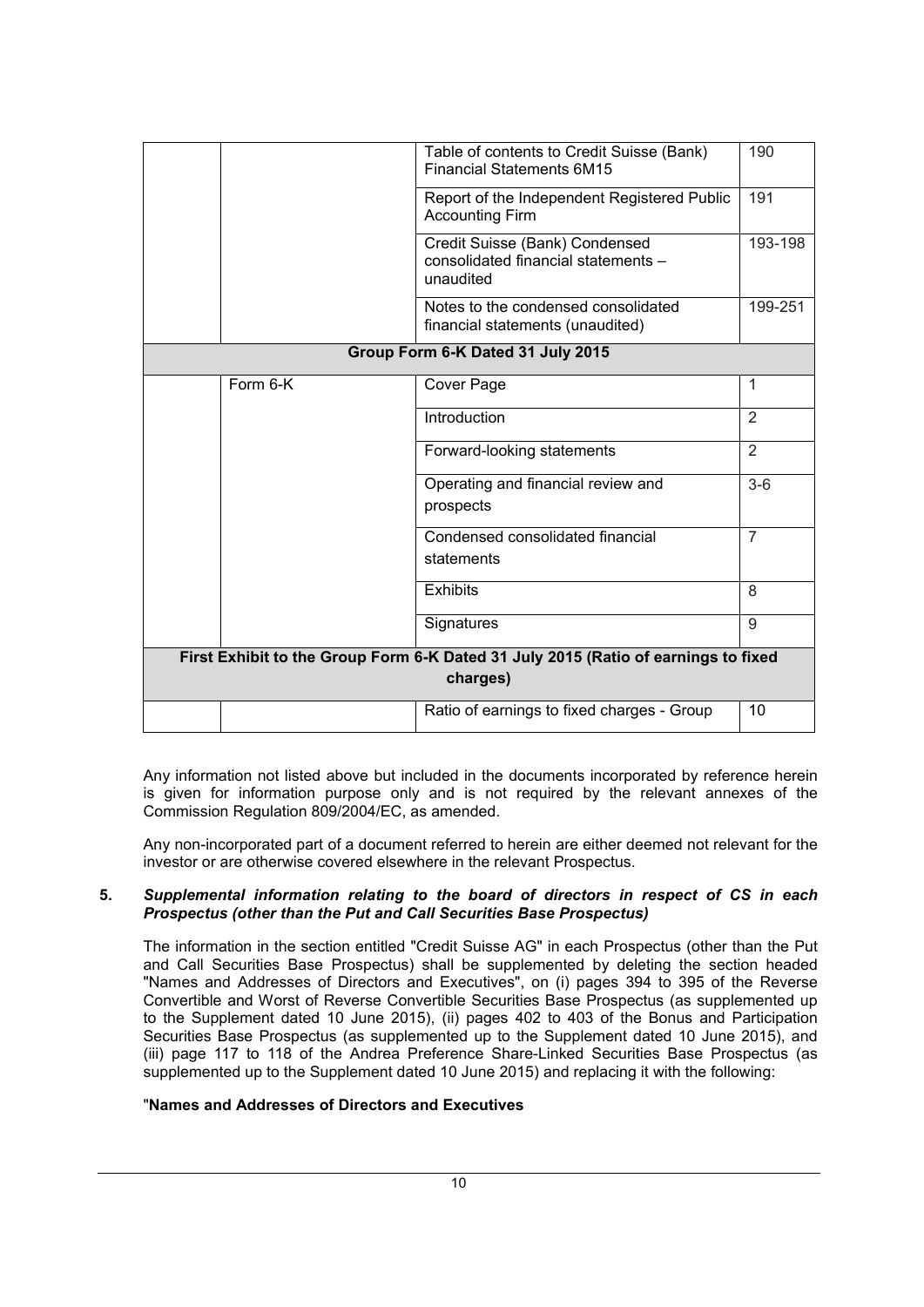The business address of the members of the Board of Directors of Credit Suisse AG and the Group and the members of the Executive Board of Credit Suisse AG and the Group is Paradeplatz 8, CH-8001, Zurich, Switzerland.

The current members of the Board of Directors of Credit Suisse AG are as follows:

- Urs Rohner, Chairman
- Jassim Bin Hamad J. J. Al Thani
- Iris Bohnet
- Noreen Doyle
- Andreas N. Koopmann
- Jean Lanier
- Seraina Maag
- Kai S. Nargolwala
- Severin Schwan
- Richard E. Thornburgh
- Sebastian Thrun
- John Tiner

The current members of the Executive Board are as follows:

- Tidjane Thiam, Chief Executive Officer
- James L. Amine
- Gaël de Boissard
- Romeo Cerutti
- David R. Mathers
- Hans-Ulrich Meister
- Joachim Oechslin
- Timothy P. O'Hara
- Robert Shafir
- Pamela A. Thomas-Graham

The composition of the Board of Directors of Credit Suisse AG and the Group is identical. The composition of the Executive Board of Credit Suisse AG and the Group is identical.

Further information about the members of the Board of Directors and the Executive Board can be found on pages 173 to 193 (pages 197 to 217 of the PDF) of the Exhibit to Form 20-F Dated 20 March 2015.".

#### **6.** *Supplemental information relating to legal and arbitration proceedings in respect of CS in each Prospectus*

The information in the section entitled "Credit Suisse AG" in each Prospectus shall be supplemented by deleting the section headed "Legal and Arbitration Proceedings", on (i) page 451 of the Put and Call Securities Base Prospectus, (ii) page 395 of the Reverse Convertible and Worst of Reverse Convertible Securities Base Prospectus (as supplemented up to the Supplement dated 10 June 2015), (iii) page 403 of the Bonus and Participation Securities Base Prospectus (as supplemented up to the Supplement dated 10 June 2015), and (iv) page 118 of the Andrea Preference Share-Linked Securities Base Prospectus (as supplemented up to the Supplement dated 10 June 2015) and replacing it with the following:

"There are no, during the period of 12 months ending on the date of this Base Prospectus, governmental, legal or arbitration proceedings which may have, or have had in the past, significant effects on Credit Suisse AG's financial position or profitability, and Credit Suisse AG is not aware of any such proceedings being either pending or threatened, except as disclosed in (a)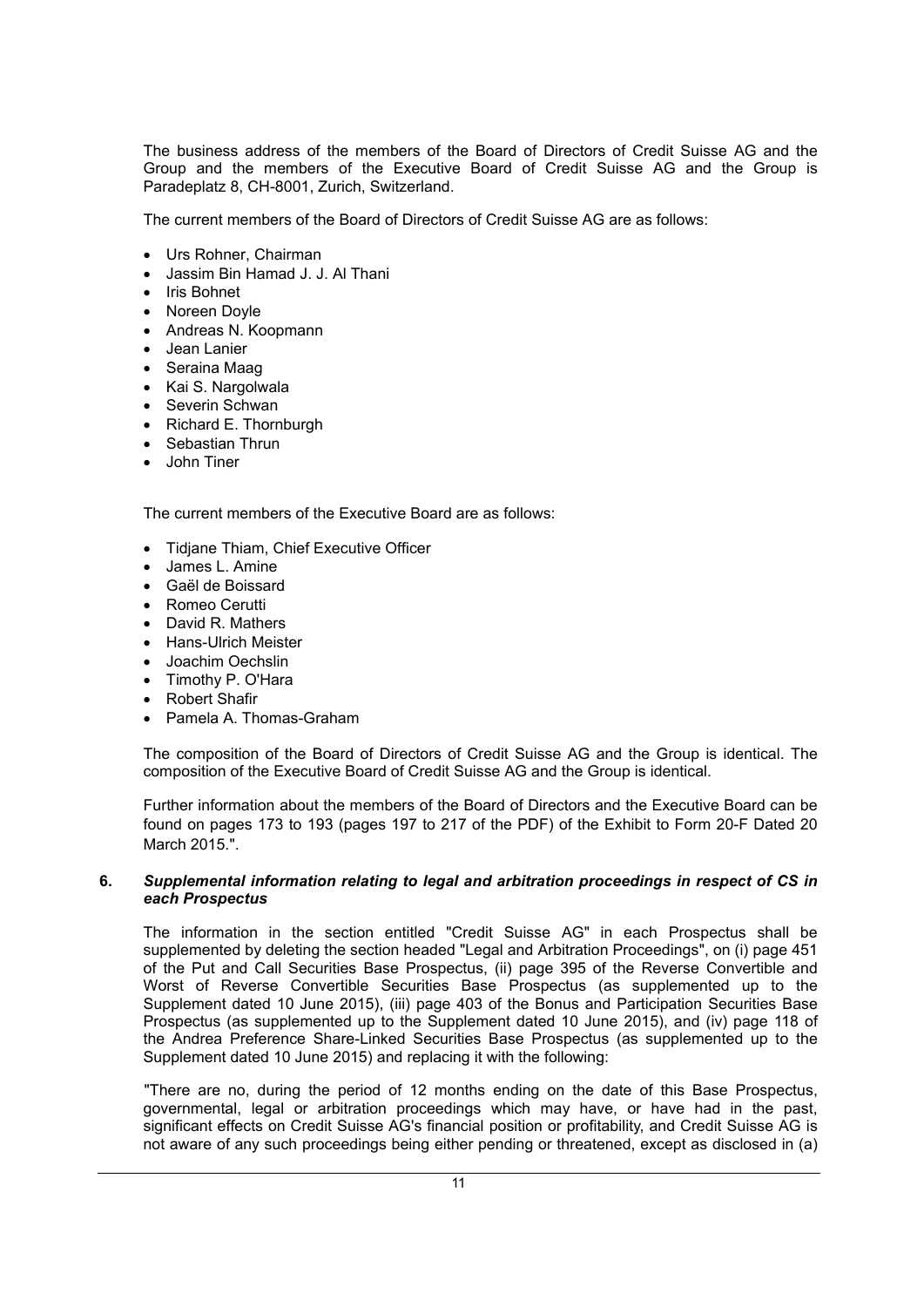the CS Form 6-K Dated 31 July 2015 under the heading "Litigation" (note 29 to the condensed consolidated financial statements of Credit Suisse Group AG on pages 164 to 165 (pages 174 to 175 of the PDF) of the third exhibit (Credit Suisse Financial Report 2Q15) to the CS Form 6-K Dated 31 July 2015), (b) the Form 6-K Dated 30 April 2015 under the heading "Litigation" (note 29 to the condensed consolidated financial statements of the Group on pages 152 to 153 (pages 158 to 159 of the PDF) of the Exhibit to the Form 6-K Dated 30 April 2015) and (c) the Form 20-F Dated 20 March 2015 under the heading "Litigation" (note 38 to the consolidated financial statements of the Group on pages 352 to 359 (pages 376 to 383 of the PDF) of the Exhibit to the Form 20-F Dated 20 March 2015).".

#### **7.** *Supplemental information relating to the board of directors in respect of CSi in each Prospectus (other than the Andrea Preference Share-Linked Securities Base Prospectus)*

The information in the section entitled "Credit Suisse International" in each Prospectus (other than the Andrea Preference Share-Linked Securities Base Prospectus) shall be supplemented by deleting the table under the section headed "Directors and Management", on (i) pages 453 to 454 of the Put and Call Securities Base Prospectus, (ii) pages 398 to 399 of the Reverse Convertible and Worst of Reverse Convertible Securities Base Prospectus (as supplemented up to the Supplement dated 10 June 2015) and (iii) pages 406 to 407 of the Bonus and Participation Securities Base Prospectus (as supplemented up to the Supplement dated 10 June 2015) and replacing it with the following:

| "Board Member                                  | <b>External Activities</b>                                                                                                                                                                            |
|------------------------------------------------|-------------------------------------------------------------------------------------------------------------------------------------------------------------------------------------------------------|
| Noreen Doyle (Non-Executive Chair)             | Independent member and Chair of the Board<br>$\bullet$<br>of Directors and the Risk Committee and<br>Acting Audit Committee Chair of Credit<br>Suisse International.                                  |
|                                                | Ms Doyle also serves as Vice- Chair and<br>٠<br>Lead Independent Director of the Board,<br>member of the Audit Committee and the<br>Chairman's and Governance Committee of<br>Credit Suisse Group AG. |
|                                                | Additionally Ms. Doyle is also:                                                                                                                                                                       |
|                                                | a member of the Board of Directors of<br>$\circ$<br>the Newmont Mining Corporation;                                                                                                                   |
|                                                | a member of the advisory panel of the<br>$\circ$<br>Infrastructure<br>Macquarie<br>European<br>Fund; and                                                                                              |
|                                                | a member of the advisor board of<br>$\circ$<br>Sapphire Partners.                                                                                                                                     |
| Gaël de Boissard (Chief Executive              | CEO of Europe, Middle East and Africa.<br>$\bullet$                                                                                                                                                   |
| Officer)                                       | Co-Head of Investment Banking and Head of<br>$\bullet$<br>Fixed Income (Investment Banking Division).                                                                                                 |
|                                                | Mr. de Boissard is also a member of the<br>$\bullet$<br>Executive Board of Credit Suisse Group AG<br>and Credit Suisse AG.                                                                            |
| Richard Thornburgh (Non-Executive<br>Director) | Independent<br>member<br>οf<br>the<br>Board<br>οf<br>$\bullet$<br>Directors and the Audit<br>Committee and<br>Chairman of the Risk Committee of Credit                                                |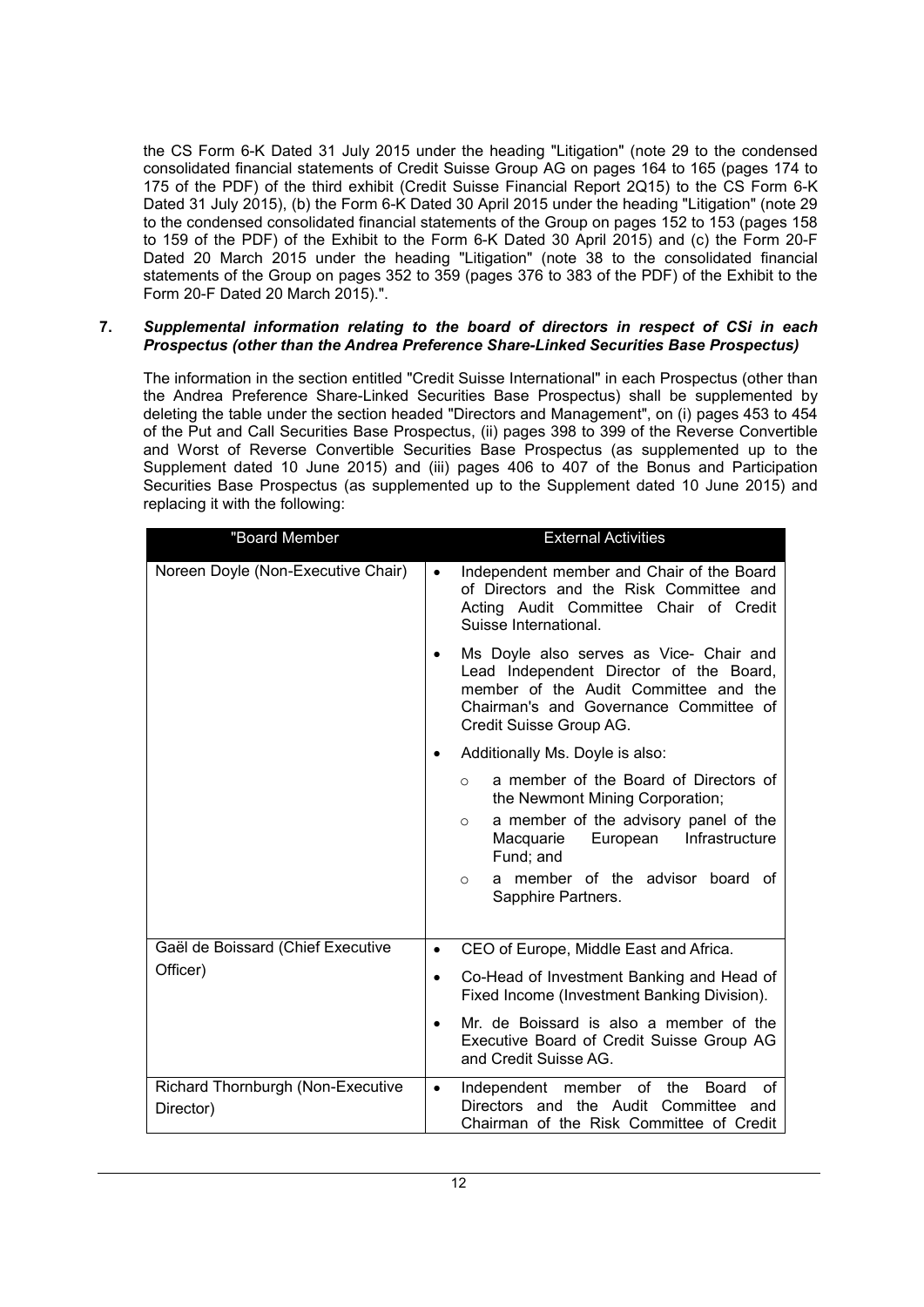|                          |           | Suisse International.                                                                                                                                                                                                        |
|--------------------------|-----------|------------------------------------------------------------------------------------------------------------------------------------------------------------------------------------------------------------------------------|
|                          | $\bullet$ | Mr. Thornburgh also serves as Vice-Chair of<br>the Board, member of the Audit Committee,<br>Chair of the Risk Committee and a member<br>of<br>the<br>Chairman's<br>and<br>Governance<br>Committee of Credit Suisse Group AG. |
|                          |           | Additionally Mr. Thornburgh is also:                                                                                                                                                                                         |
|                          |           | Vice-Chairman of Corsair Capital, (New<br>$\circ$<br>York);                                                                                                                                                                  |
|                          |           | a member of the Board of Directors of<br>$\circ$<br>Reynolds American<br>(Winston-<br>Inc.<br>Salem);                                                                                                                        |
|                          |           | a member of the Board of Directors, of<br>$\circ$<br>McGraw Hill Financial (New York);                                                                                                                                       |
|                          |           | a member of the Board of Directors and<br>$\circ$<br>Lead Director for New Star Financial Inc.<br>(Massachusetts); and                                                                                                       |
|                          |           | a member of the Board of Directors of<br>$\circ$<br>CapStar Bank.                                                                                                                                                            |
| Jason Forrester          | $\bullet$ | Managing Director in the CFO division of<br>Credit Suisse International.                                                                                                                                                     |
|                          | $\bullet$ | Mr. Forrester is EMEA Regional CFO of<br>Credit Suisse International and Credit Suisse<br>Securities (Europe) Ltd.                                                                                                           |
| Paul Ingram              | $\bullet$ | Managing Director in the CRO division of<br>Credit Suisse International.                                                                                                                                                     |
|                          | $\bullet$ | Mr. Ingram is also Chief Risk Officer of Credit<br>International<br>Credit<br>Suisse<br>Suisse<br>and<br>Securities (Europe) Ltd.                                                                                            |
| <b>Christopher Horne</b> | $\bullet$ | Managing Director in the Investment Banking<br>division of Credit Suisse International.                                                                                                                                      |
|                          | $\bullet$ | Mr. Horne is also Deputy CEO of Credit<br>Suisse International and Credit<br>Suisse<br>Securities (Europe) Ltd.".                                                                                                            |

## **8.** *Amendments to the section headed "Selling Restrictions" in the Andrea Preference Share-Linked Securities Base Prospectus*

The section headed "Selling Restrictions" in the Andrea Preference Share-Linked Securities Base Prospectus shall be supplemented by deleting the section headed "Ireland" on pages 141 to 142 of the Andrea Preference Share-Linked Securities Base Prospectus (as supplemented up to the Supplement dated 10 June 2015) and replacing it with the following:

## "**IRELAND**

Each Issuer and each Dealer represents, warrants and agrees that, and each further Dealer appointed under the Programme will be required to represent, warrant and agree that, it has not offered, sold, placed or underwritten and will not offer, sell, place or underwrite the Securities, or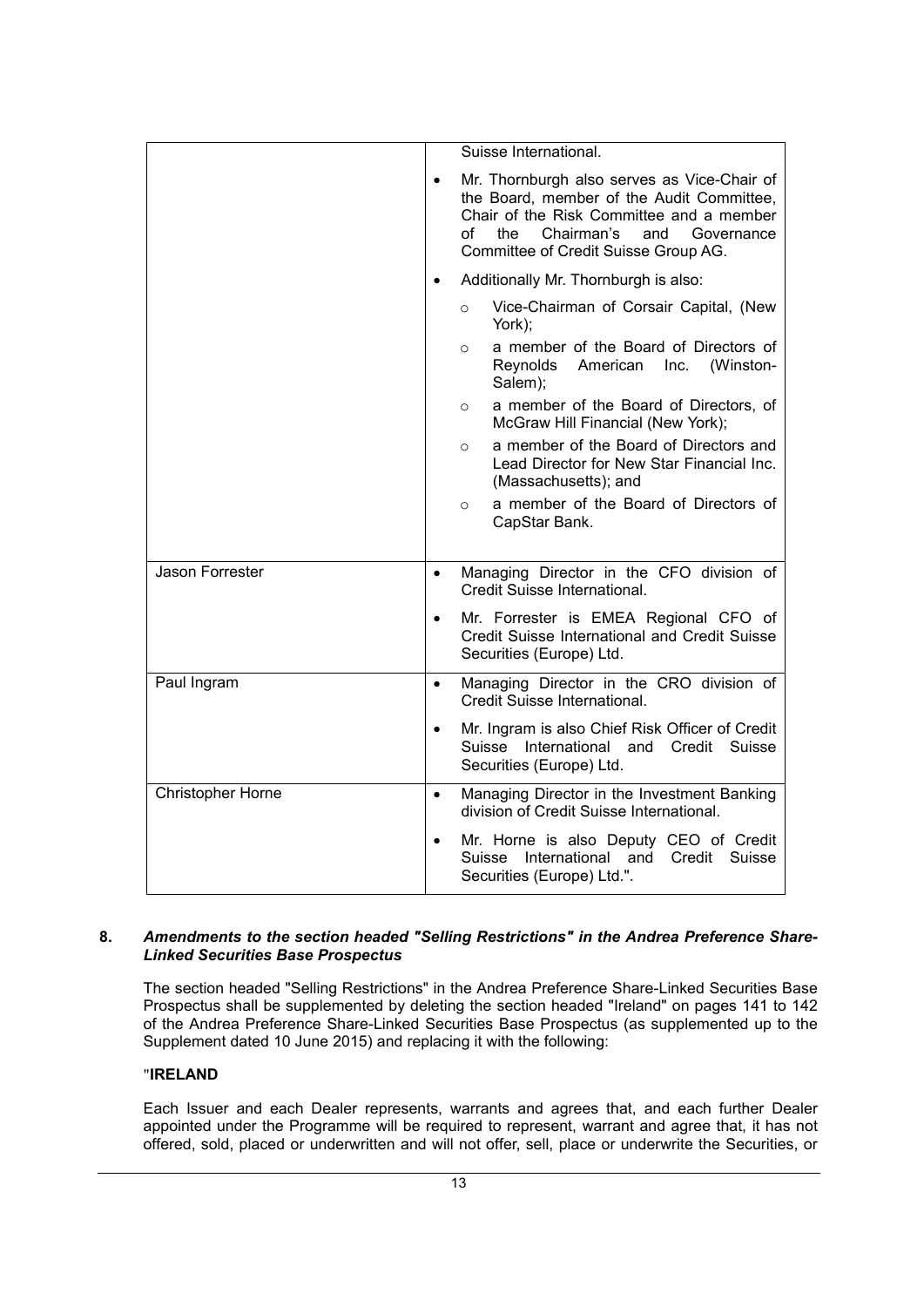do anything in Ireland in respect of the Securities, otherwise than in conformity with the provisions of:

- (a) the Prospectus (Directive 2003/71/EC) Regulations 2005 (as amended) of Ireland and any rules issued by the Central Bank of Ireland, or in force, pursuant to Section 1363 of the Companies Act 2014;
- (b) the European Communities (Markets in Financial Instruments) Regulations 2007 (as amended) of Ireland and it will conduct itself in accordance with any rules or codes of conduct and any conditions or requirements, or any other enactment, imposed or approved by the Central Bank of Ireland; and
- (c) the Market Abuse (Directive 2003/6/EC) Regulations 2005 of Ireland and any rules issued by the Central Bank of Ireland, or in force, pursuant to Section 1370 of the Companies Act 2014.".

#### **9.** *Amendments to the section headed "General Information" in respect of CS in each Prospectus*

The section headed "General Information" in each Prospectus shall be supplemented by deleting the seventh item therein, on (i) page 515 of the Put and Call Securities Base Prospectus, (ii) page 458 of the Reverse Convertible and Worst of Reverse Convertible Securities Base Prospectus (as supplemented up to the Supplement dated 10 June 2015), (iii) page 466 of the Bonus and Participation Securities Base Prospectus (as supplemented up to the Supplement dated 10 June 2015), and (iv) page 145 of the Andrea Preference Share-Linked Securities Base Prospectus (as supplemented up to the Supplement dated 10 June 2015), and replacing it with the following:

"7. There has been no material adverse change in the prospects of CS and its consolidated subsidiaries since 31 December 2014. There has been no significant change in the financial position of CS and its consolidated subsidiaries since 30 June 2015.

Please see the section entitled "Risk Factors" on pages 39 to 46 (pages 63 to 70 of the PDF) of the Exhibit to the Form 20-F Dated 20 March 2015 for the risk factors that may affect the future results of operations or financial condition of the Group and its consolidated subsidiaries.

Please see the sections entitled "Operating Environment" on pages 8 to 10 (pages 18 to 20 of the PDF) of the third exhibit (Credit Suisse Financial Report 2Q15) to the CS Form 6-K Dated 31 July 2015, "Operating Environment" on pages 6 to 8 (pages 12 to 14 of the PDF) of the Exhibit to the Form 6-K Dated 30 April 2015 and "Operating Environment" on pages 48 to 50 (pages 72 to 74 of the PDF) of the Exhibit to the Form 20-F Dated 20 March 2015 for the information relating to the economic environment that may affect the future results of operations or financial condition of the Group and its consolidated subsidiaries.".

#### **10.** *Amendments to the section headed "General Information" in respect of CSi in each Prospectus (other than the Andrea Preference Share-Linked Securities Base Prospectus)*

The section headed "General Information" in each Prospectus (other than the Andrea Preference Share-Linked Securities Base Prospectus) shall be supplemented by deleting the third subparagraph under the eighth item therein, on (i) pages 515 to 516 of the Put and Call Securities Base Prospectus, (ii) page 458 of the Reverse Convertible and Worst of Reverse Convertible Securities Base Prospectus (as supplemented up to the Supplement dated 10 June 2015), and (iii) page 466 of the Bonus and Participation Securities Base Prospectus (as supplemented up to the Supplement dated 10 June 2015), and replacing it with the following:

"Please see "Operating Environment" on pages 8 to 10 (pages 18 to 20 of the PDF) of the third exhibit (Credit Suisse Financial Report 2Q15) to the CS Form 6-K Dated 31 July 2015, "Operating Environment" on pages 6 to 8 (pages 12 to 14 of the PDF) of the Exhibit to the Form 6-K Dated 30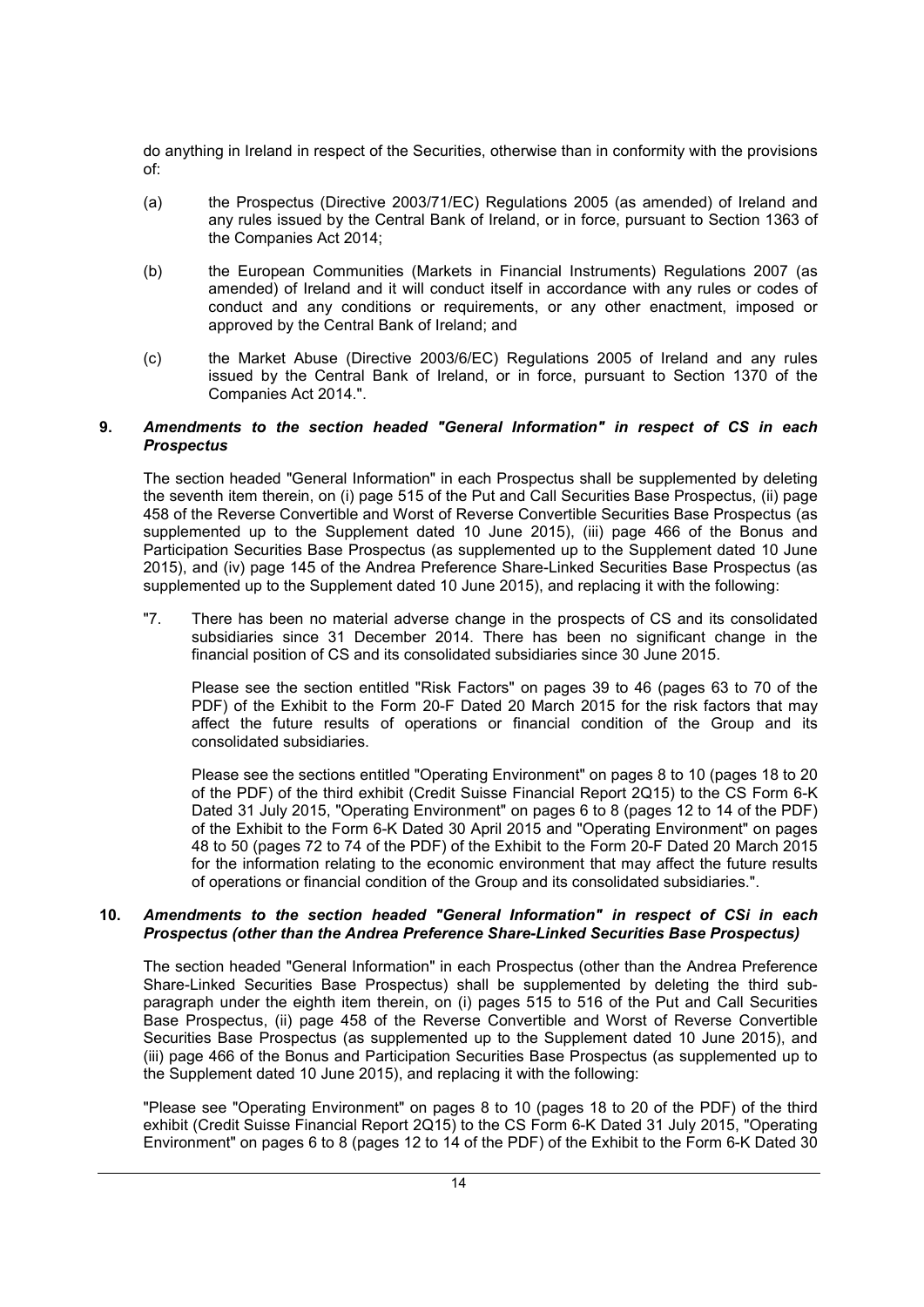April 2015, "Operating Environment" on pages 48 to 50 (pages 72 to 74 of the PDF) of the Exhibit to the Form 20-F Dated 20 March 2015 and "Economic environment" on pages 2 to 3 (pages 4 to 5 of the PDF) of the CSi 2014 Annual Report for information relating to the economic environment that may affect the future results of operations or financial condition of Credit Suisse Group AG and its consolidated subsidiaries, including CSi.".

The Issuers accept responsibility for the information contained in this Supplement. To the best of the knowledge of each Issuer (having taken all reasonable care to ensure that such is the case), the information contained in this Supplement is in accordance with the facts and does not omit anything likely to affect the import of such information.

To the extent that there is any inconsistency between any statement in or incorporated by reference in each Prospectus by virtue of this Supplement and any other statement in or incorporated by reference in any Prospectus, the statements in or incorporated by reference in such Prospectus by virtue of this Supplement will prevail.

In accordance with Article 13 paragraph 2 of the Luxembourg Law, investors who have already agreed to purchase or subscribe for the Securities before this Supplement is published have the right, exercisable before the end of 11 August 2015 (within a time limit of two working days after the publication of this Supplement), to withdraw their acceptances.

This Supplement and the documents incorporated by reference by virtue of this Supplement have been filed with the CSSF and this Supplement and the documents incorporated by reference by virtue of this Supplement will be available on the website of the Luxembourg Stock Exchange, at [www.bourse.lu.](http://www.bourse.lu/)